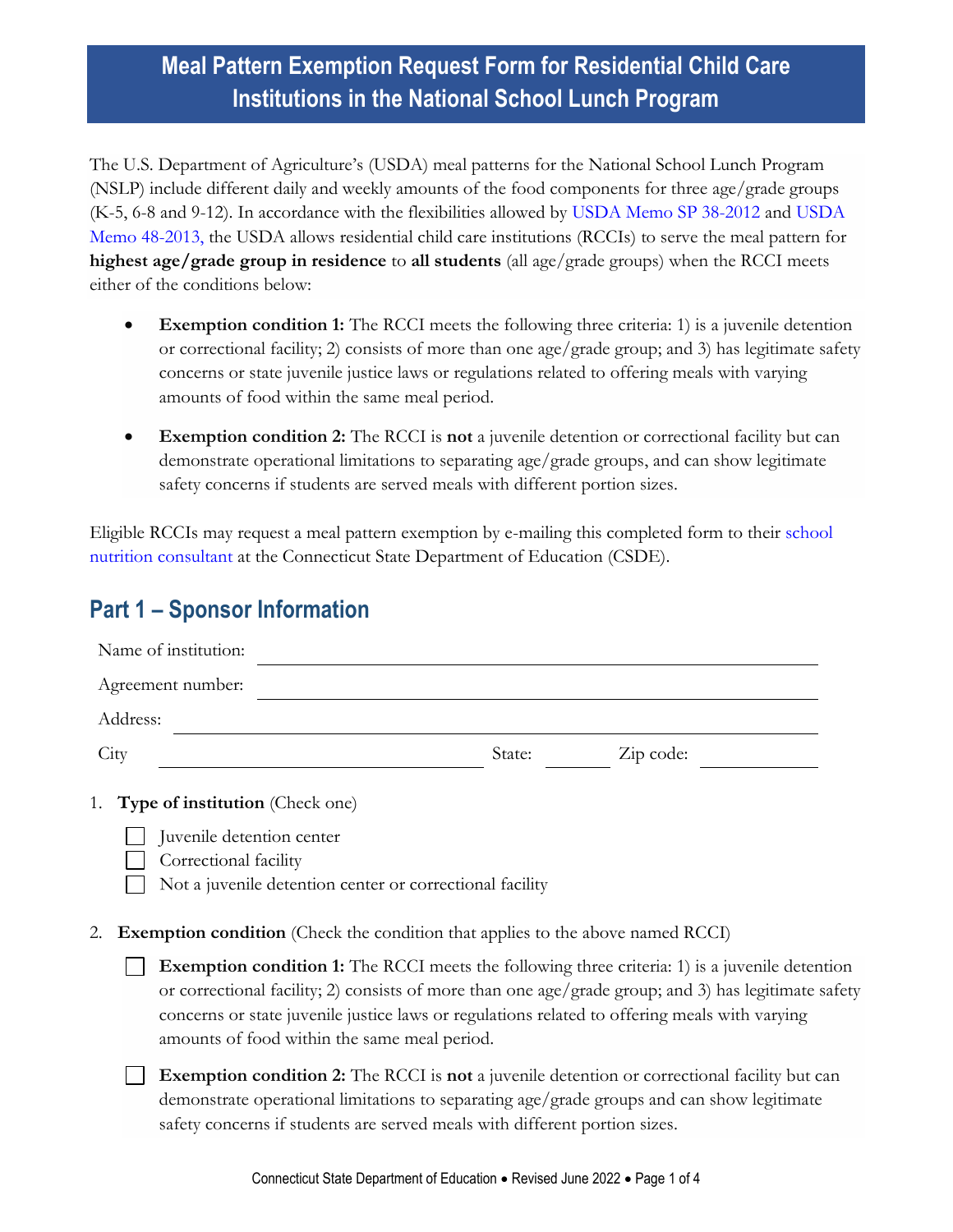### **Meal Pattern Exemption Request Form for RCCIs in the NSLP**

#### **Part 2 – Exemption Documentation**

In compliance with the USDA's meal pattern exception requirements, the above-named institution is requesting an exemption to the NSLP meal pattern, as defined by the Healthy, Hunger-Free Kids Act of 2010. This request is based on the reasons below.

1. Indicate the age/grade groups and meal service times for **each location**.

|                    | 1. Location  | 2. Location  | 3. Location  |
|--------------------|--------------|--------------|--------------|
| Age/grade<br>group |              |              |              |
|                    | Service time | Service time | Service time |
| $K-5$              |              |              |              |
| $6-8$              |              |              |              |
| $9-12$             |              |              |              |

2. Describe your **legitimate safety concerns** (or state juvenile justice laws or regulations) related to offering meals with varying amounts of food within the same meal period:

3. Describe your **operational limitations** to separating students in the three age/grade groups (K-5, 6-8 and 9-12):

4. Due to the safety concerns and operational limitations specified above, the above-named institution agrees to serve meals meeting the highest age/grade group represented to all students in the location(s) identified above.



Connecticut State Department of Education • Revised June 2022 • Page 2 of 4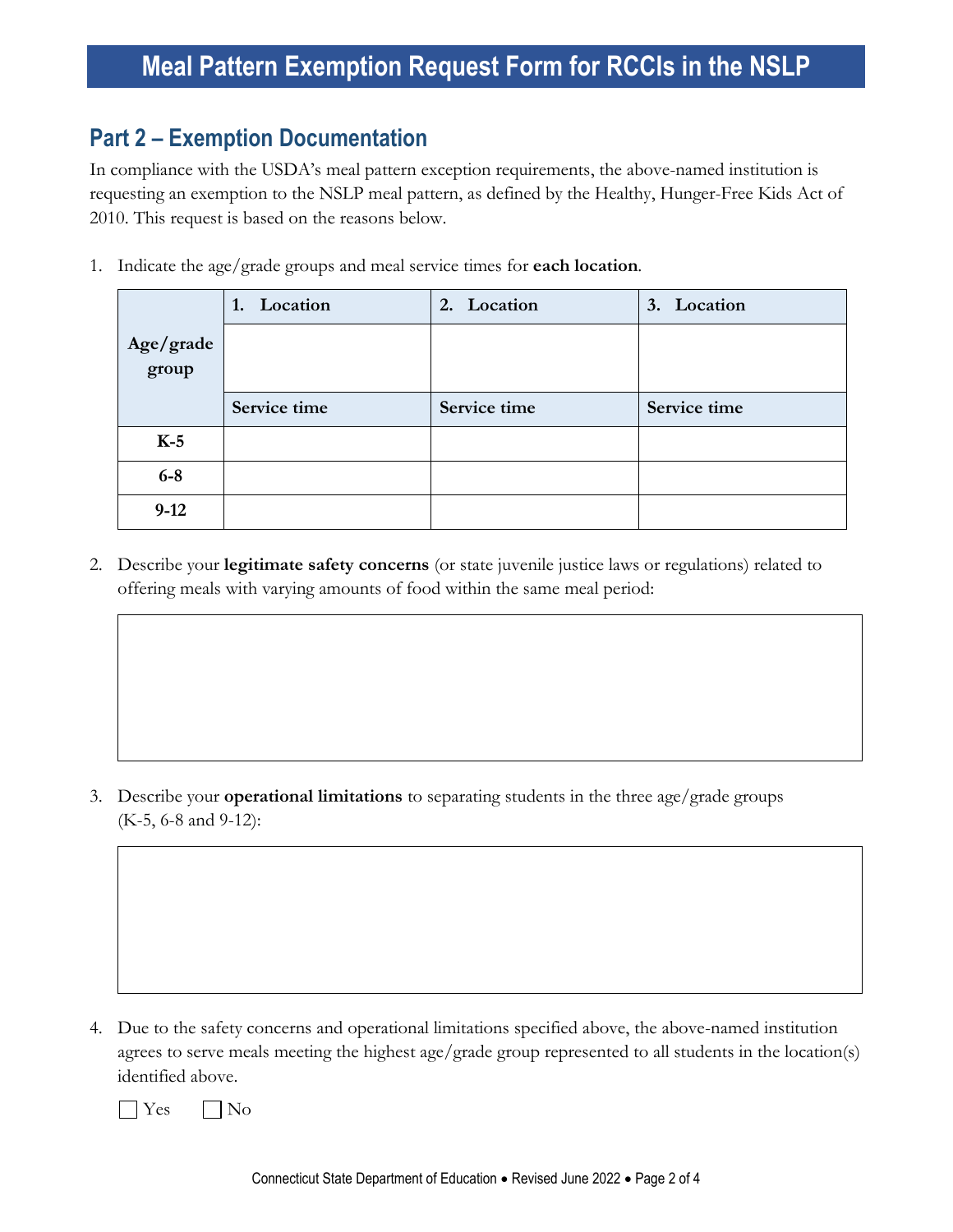## **Meal Pattern Exemption Request Form for RCCIs in the NSLP**

In accordance with the flexibilities allowed by USDA [Memo SP 38-2012](https://www.fns.usda.gov/residential-child-care-institutions-exception-safety-if-serving-multiple-agegrade-groups) and [USDA Memo 48-2013,](https://www.fns.usda.gov/cn/extending-flexibility-rccis-nslp) the above named institution requests an exception to the meal patterns due to the safety concerns specified above. The individual signing below certifies that all information on this form is complete and accurate.

Any change to the safety concerns related to the serving of different age/grade groups will be communicated to the CSDE within 15 days.

| Director/administrator | Signature | Date |
|------------------------|-----------|------|
|                        |           |      |
|                        |           |      |

CSDE staff Approval signature Date